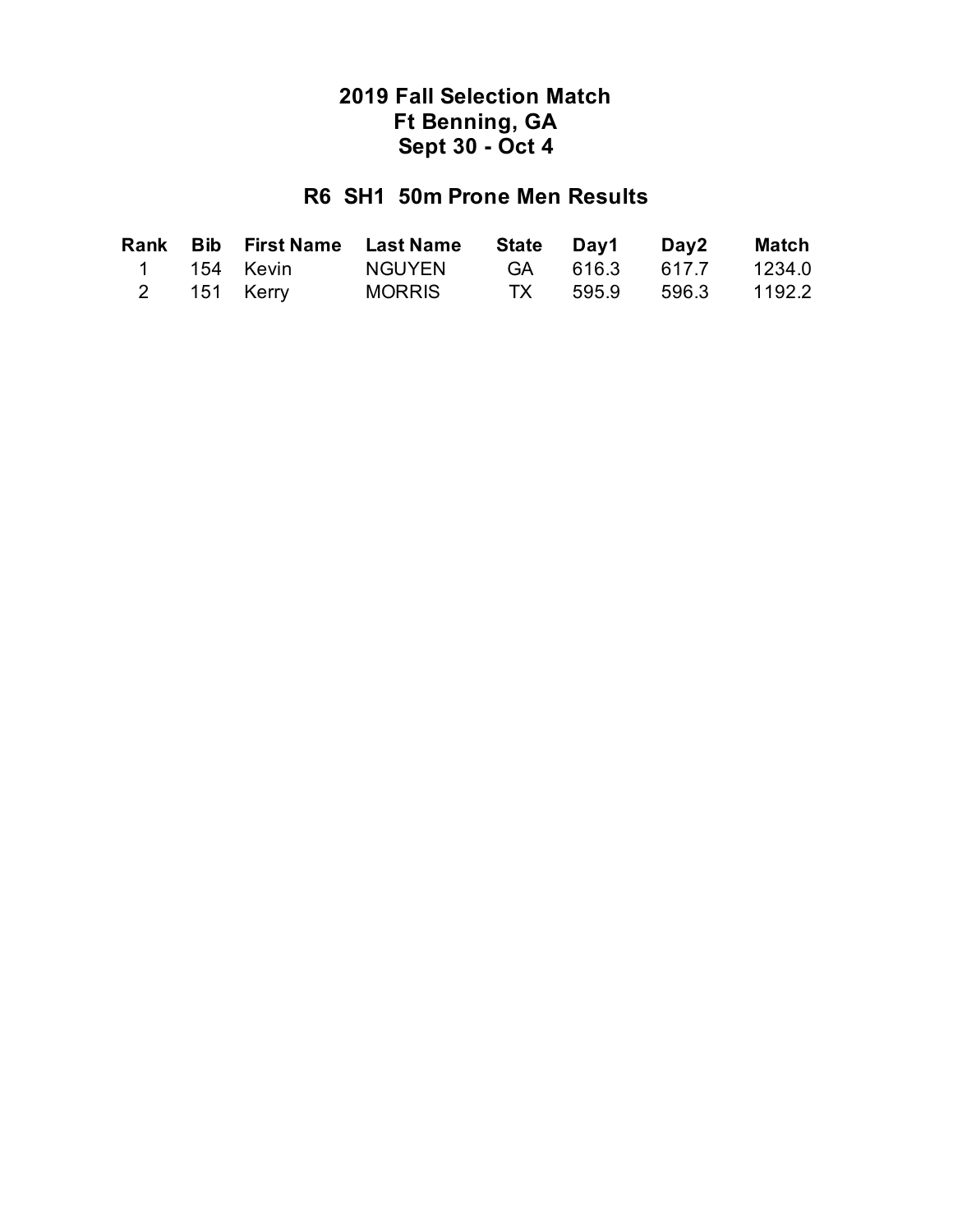### **50m Three Position Women Results**

| Champion<br>2nd Place<br>3rd Place<br>Jr Champion<br>2nd Place Jr<br>3rd Place Jr |     |                       | <b>Ginny Thrasher</b><br><b>Rachel Garner</b><br><b>Mary Tucker</b> |                |                  |      |      |              |     |              |                |              |
|-----------------------------------------------------------------------------------|-----|-----------------------|---------------------------------------------------------------------|----------------|------------------|------|------|--------------|-----|--------------|----------------|--------------|
|                                                                                   |     |                       | <b>Malori Brown</b><br><b>Katie Zaun</b><br><b>Emily Stith</b>      |                |                  |      |      |              |     |              |                |              |
| Rank                                                                              |     | <b>Bib First Name</b> | <b>Last Name</b>                                                    |                | <b>CAT State</b> | Day1 | Day2 | <b>Match</b> | xT  | <b>Final</b> | <b>FP</b>      | <b>Total</b> |
| $\mathbf{1}$                                                                      |     | 180 Ginny             | <b>THRASHER</b>                                                     |                | VA               | 1171 | 1169 | 2340         | 111 | 433.2        | $\sqrt{5}$     | 2345         |
| $\overline{2}$                                                                    |     | 123 Rachel            | <b>GARNER</b>                                                       |                | <b>TX</b>        | 1162 | 1173 | 2335         | 124 | 455.1        | $\overline{7}$ | 2342         |
| 3                                                                                 |     | 183 Mary              | <b>TUCKER</b>                                                       | J1C            | FL.              | 1167 | 1165 | 2332         | 103 | 443.9        | 6              | 2338         |
| 4                                                                                 |     | 142 Sagen             | <b>MADDALENA</b>                                                    |                | CA               | 1166 | 1169 | 2335         | 107 | 398.7        | $\overline{2}$ | 2337         |
| 5                                                                                 |     | 144 Rachel            | <b>MARTIN</b>                                                       |                | <b>NE</b>        | 1167 | 1165 | 2332         | 103 | 409.4        | 3              | 2335         |
| 6                                                                                 |     | 103 Sarah             | <b>BEARD</b>                                                        |                | <b>GA</b>        | 1163 | 1163 | 2326         | 122 | 457.3        | 8              | 2334         |
| $\overline{7}$                                                                    |     | 188 Anna              | <b>WEILBACHER</b>                                                   |                | CA               | 1160 | 1168 | 2328         | 111 | 420.9        | 4              | 2332         |
| $\bf 8$                                                                           |     | 194 MacKenzie         | <b>MARTIN</b>                                                       |                | KY               | 1165 | 1165 | 2330         | 115 | 393.8        | 1              | 2331         |
| $\boldsymbol{9}$                                                                  |     | 163 Morgan            | <b>PHILLIPS</b>                                                     | C              | <b>MD</b>        | 1161 | 1165 | 2326         | 102 |              |                |              |
| 10                                                                                |     | 143 Elizabeth         | <b>MARSH</b>                                                        | $\mathsf{C}$   | AR               | 1163 | 1161 | 2324         | 101 |              |                |              |
| 11                                                                                |     | 105 Malori            | <b>BROWN</b>                                                        | J1C            | <b>TX</b>        | 1161 | 1162 | 2323         | 91  |              |                |              |
| 12                                                                                |     | 193 Katie             | <b>ZAUN</b>                                                         | J2             | <b>ND</b>        | 1157 | 1162 | 2319         | 103 |              |                |              |
| 13                                                                                |     | 189 Alison            | <b>WEISZ</b>                                                        |                | МT               | 1157 | 1161 | 2318         | 106 |              |                |              |
| 14                                                                                |     | 174 Emily             | <b>STITH</b>                                                        | J <sub>1</sub> | <b>GA</b>        | 1160 | 1151 | 2311         | 95  |              |                |              |
| 15                                                                                |     | 147 Molly             | <b>MCGHIN</b>                                                       | J <sub>1</sub> | <b>GA</b>        | 1156 | 1155 | 2311         | 93  |              |                |              |
| 16                                                                                |     | 158 Sarah             | <b>OSBORN</b>                                                       | J1C            | VA               | 1148 | 1160 | 2308         | 103 |              |                |              |
| 17                                                                                |     | 104 Hannah            | <b>BLACK</b>                                                        |                | <b>TX</b>        | 1155 | 1151 | 2306         | 83  |              |                |              |
| 18                                                                                | 179 | Jaden                 | <b>THOMPSON</b>                                                     | J1C            | IL.              | 1158 | 1144 | 2302         | 87  |              |                |              |
| 19                                                                                |     | 114 Leighton          | <b>DEMPSTER</b>                                                     |                | <b>NY</b>        | 1150 | 1148 | 2298         | 88  |              |                |              |
| 20                                                                                |     | 106 Abigail           | <b>BUESSELER</b>                                                    | $\mathsf C$    | <b>MN</b>        | 1143 | 1152 | 2295         | 85  |              |                |              |
| 21                                                                                |     | <b>187 Erin</b>       | <b>WALSH</b>                                                        | J1C            | DE               | 1142 | 1150 | 2292         | 78  |              |                |              |
| 22                                                                                |     | 161 Natalie           | <b>PERRIN</b>                                                       | J2             | MI               | 1137 | 1143 | 2280         | 82  |              |                |              |
| 23                                                                                |     | 136 Morgan            | <b>KREB</b>                                                         | J2             | CO               | 1132 | 1142 | 2274         | 72  |              |                |              |
| 24                                                                                |     | 159 Cecelia           | <b>OSSI</b>                                                         | J <sub>1</sub> | <b>NJ</b>        | 1138 | 1134 | 2272         | 84  |              |                |              |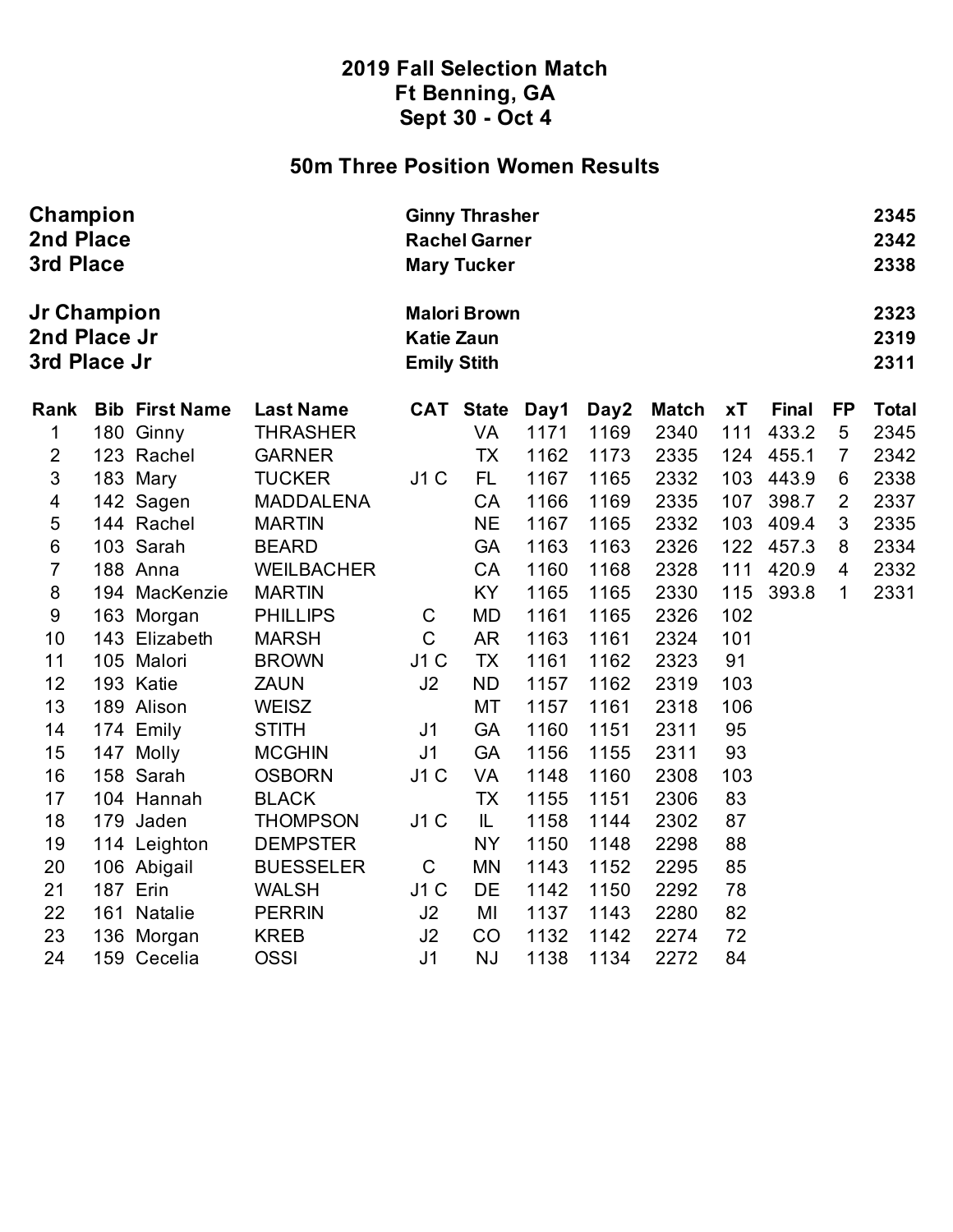| 25 |     | 115 Kristen  | <b>DERTING</b>   | J1 C | 0R        | 1134 | 1136 | 2270 | 73 |
|----|-----|--------------|------------------|------|-----------|------|------|------|----|
| 26 |     | 192 Jillian  | <b>ZAKRZESKI</b> | J1C  | <b>MS</b> | 1133 | 1136 | 2269 | 72 |
| 27 |     | 162 Samantha | <b>PETERSON</b>  | С    | <b>MN</b> | 1126 | 1129 | 2255 | 74 |
| 28 | 190 | Anne         | <b>WHITE</b>     | J2   | TX        | 1136 | 1119 | 2255 | 64 |
| 29 |     | 148 Lauren   | <b>MCMAHAN</b>   | J1C  | FL        | 1108 | 1144 | 2252 | 72 |
| 30 | 169 | Mikayla      | <b>SEDGWICK</b>  | J2   | AZ        | 1105 | 1137 | 2242 | 54 |
| 31 |     | 133 Kamilla  | <b>KISCH</b>     | J1C  | <b>MN</b> | 1130 | 1105 | 2235 | 46 |
| 32 |     | 129 Adrienne | <b>HANSON</b>    | J3   | GA        | 1106 | 1128 | 2234 | 55 |
| 33 |     | 137 Kaitlyn  | <b>KUTZ</b>      | J1C  | <b>CT</b> | 1125 | 1106 | 2231 | 50 |
| 34 |     | 181 Katelyn  | <b>TINSLEY</b>   | J2   | IN        | 1092 | 1114 | 2206 | 51 |
| 35 | 127 | Martha       | <b>HALL</b>      |      | <b>NM</b> | 1097 | 1104 | 2201 | 55 |
| 36 |     | 172 Lara     | <b>SPANIC</b>    | J2   | WI        | 1099 | 1092 | 2191 | 47 |
| 37 |     | 107 Bethany  | <b>BUTLER</b>    | JЗ   | <b>TX</b> | 1087 | 1098 | 2185 | 42 |
| 38 |     | 101 Erin     | <b>BALLARD</b>   | J2   | WV        | 1106 | 1076 | 2182 | 42 |
| 39 |     | 125 Emily    | <b>GOITIA</b>    | J2   | <b>GA</b> | 1036 | 1075 | 2111 | 36 |
| 40 | 175 | Sarah        | <b>STREETT</b>   | J2   | VA        | 1032 | 1057 | 2089 | 23 |
| 41 |     | 173 Emma     | <b>STANTON</b>   | J2   | FL        | 548  | 992  | 1540 | 21 |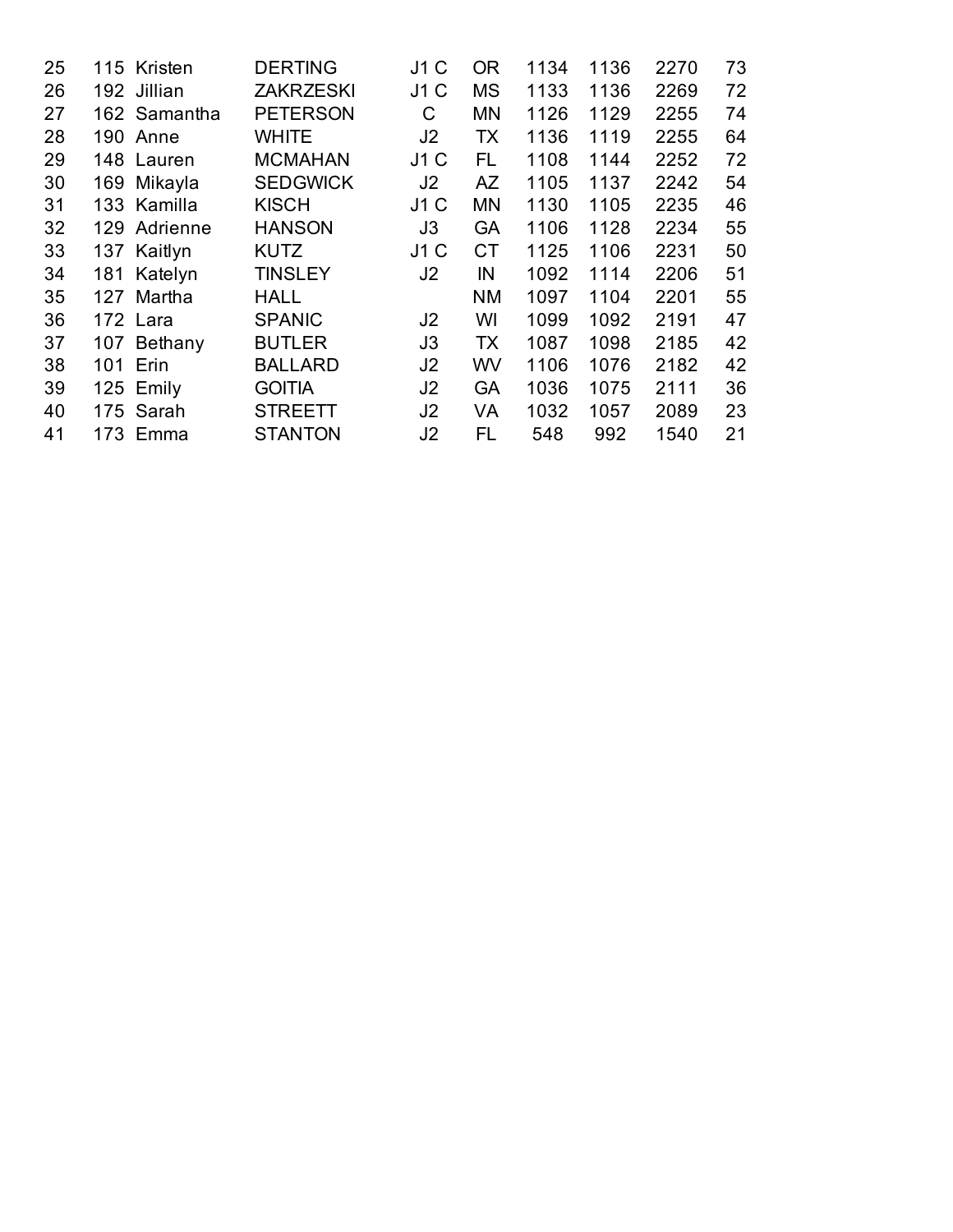## **25m Pistol Women Results**

| Champion<br>2nd Place<br>3rd Place |  |                       | <b>Alexis Lagan</b><br><b>Sandra Uptagrafft</b><br><b>Ada Korkhin</b> |                |              |      |      |              |    |       |                |              |
|------------------------------------|--|-----------------------|-----------------------------------------------------------------------|----------------|--------------|------|------|--------------|----|-------|----------------|--------------|
| <b>Rank</b>                        |  | <b>Bib First Name</b> | <b>Last Name</b>                                                      | CAT            | <b>State</b> | Day1 | Day2 | <b>Match</b> | хT | Final | FP             | <b>Total</b> |
| 1                                  |  | 138 Alexis            | <b>LAGAN</b>                                                          |                | CO           | 577  | 579  | 1156         | 30 | 27    | 8              | 1164         |
| $\overline{2}$                     |  | 184 Sandra            | <b>UPTAGRAFFT</b>                                                     |                | AL           | 572  | 576  | 1148         | 35 | 26    | 7              | 1155         |
| 3                                  |  | 134 Ada               | <b>KORKHIN</b>                                                        | J <sub>2</sub> | MA           | 567  | 567  | 1134         | 24 | 19    | 6              | 1140         |
| $\overline{4}$                     |  | 182 Nathalia          | <b>TOBAR</b>                                                          |                | <b>NY</b>    | 567  | 567  | 1134         | 19 | 14    | $\overline{4}$ | 1138         |
| 5                                  |  | 119 Lisa              | <b>EMMERT</b>                                                         |                | MI           | 560  | 569  | 1129         | 20 | 17    | 5              | 1134         |
| $6\phantom{1}6$                    |  | 156 Helen             | <b>OH</b>                                                             |                | CA           | 559  | 570  | 1129         | 28 | 8     | $\overline{2}$ | 1131         |
| 7                                  |  | 122 Kellie            | <b>FOSTER</b>                                                         |                | <b>TX</b>    | 563  | 564  | 1127         | 18 | 11    | 3              | 1130         |
| 8                                  |  | 100 Katelyn           | <b>ABELN</b>                                                          | J2C            | <b>GA</b>    | 567  | 561  | 1128         | 28 | 5     | 1              | 1129         |
| 9                                  |  | 140 Abbie             | <b>LEVERETT</b>                                                       | J2             | GA           | 562  | 556  | 1118         | 20 |       |                | 1118         |
| 10                                 |  | 186 Lea               | <b>WACHOWICH</b>                                                      | <b>INTL</b>    | <b>INTL</b>  | 551  | 547  | 1098         | 19 |       |                | 1098         |
|                                    |  |                       |                                                                       |                |              |      |      |              |    |       |                |              |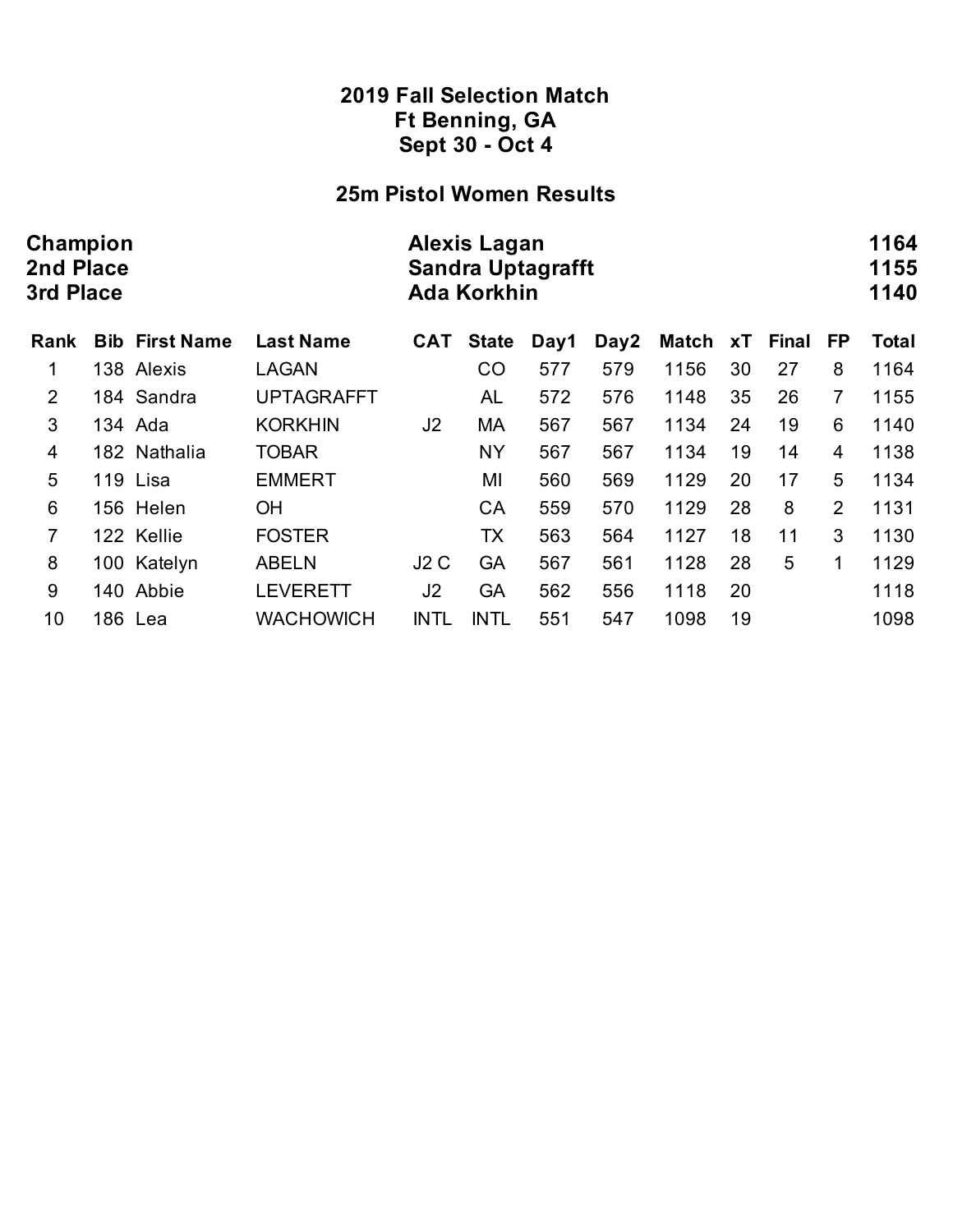## **50m Three Position Men Results**

| Champion<br>2nd Place<br>3rd Place               |     |                       |                                                                     | <b>Timothy Sherry</b><br><b>Patrick Sunderman</b><br>Peter Fiori Jr |                        |              |              |              |            |                |        |              |
|--------------------------------------------------|-----|-----------------------|---------------------------------------------------------------------|---------------------------------------------------------------------|------------------------|--------------|--------------|--------------|------------|----------------|--------|--------------|
| <b>Junior Champion</b><br>2nd Place<br>3rd Place |     |                       | <b>Jared Eddy</b><br><b>Gavin Barnick</b><br><b>Kellen McAferty</b> |                                                                     |                        |              |              |              |            |                |        |              |
| Rank                                             |     | <b>Bib First Name</b> | <b>Last Name</b>                                                    | <b>CAT</b>                                                          | <b>State</b>           | Day1         | Day2         | <b>Match</b> | xT         | Final          | FP     | <b>Total</b> |
| 1                                                | 170 | Timothy               | <b>SHERRY</b>                                                       |                                                                     | <b>GA</b>              | 1175         | 1176         | 2351         | 136        | 459.3          | 8      | 2359         |
| $\mathbf 2$<br>3                                 |     | 177 Patrick           | <b>SUNDERMAN</b>                                                    |                                                                     | AL                     | 1169         | 1176         | 2345         | 126        | 422.2          | 4      | 2349         |
| 4                                                | 149 | 120 Peter<br>Michael  | <b>FIORI JR</b><br><b>MCPHAIL</b>                                   | J1C                                                                 | <b>NJ</b><br><b>GA</b> | 1172<br>1168 | 1165<br>1168 | 2337<br>2336 | 120<br>118 | 458.9<br>410.0 | 7<br>3 | 2344<br>2339 |
| $\sqrt{5}$                                       |     | 152 Nick              | <b>MOWRER</b>                                                       |                                                                     | CO                     | 1161         | 1172         | 2333         | 116        | 444.9          | 6      | 2339         |
| $\,6$                                            | 118 | Jared                 | <b>EDDY</b>                                                         | J1C                                                                 | <b>GA</b>              | 1168         | 1163         | 2331         | 98         | 394.6          | 2      | 2333         |
| $\overline{7}$                                   |     | 153 Brandon           | <b>MUSKE</b>                                                        |                                                                     | <b>TX</b>              | 1161         | 1164         | 2325         | 110        | 433.0          | 5      | 2330         |
| $\bf 8$                                          |     | 102 Gavin             | <b>BARNICK</b>                                                      | J2                                                                  | <b>MN</b>              | 1154         | 1170         | 2324         | 100        | 393.0          | 1      | 2325         |
| $\boldsymbol{9}$                                 |     | 178 Greg              | <b>SYCH</b>                                                         | <b>INTL</b>                                                         | <b>INTL</b>            | 1161         | 1166         | 2327         | 109        |                |        |              |
| 10                                               |     | 112 Dempster          | <b>CHRISTENSON</b>                                                  |                                                                     | <b>SD</b>              | 1155         | 1167         | 2322         | 102        |                |        |              |
| 11                                               |     | 146 Kellen            | <b>MCAFERTY</b>                                                     | J1C                                                                 | <b>WA</b>              | 1159         | 1160         | 2319         | 120        |                |        |              |
| 12                                               |     | 166 Matthew           | <b>SANCHEZ</b>                                                      | J2                                                                  | FL.                    | 1156         | 1160         | 2316         | 98         |                |        |              |
| 13                                               |     | 116 Jared             | <b>DESROSIERS</b>                                                   |                                                                     | <b>GA</b>              | 1157         | 1156         | 2313         | 104        |                |        |              |
| 14                                               |     | 135 Lucas             | <b>KOZENIESKY</b>                                                   |                                                                     | CO                     | 1158         | 1152         | 2310         | 81         |                |        |              |
| 15                                               |     | 110 Levi              | <b>CLARK</b>                                                        | $\mathsf C$                                                         | <b>OR</b>              | 1156         | 1152         | 2308         | 95         |                |        |              |
| 16                                               | 111 | Chance                | <b>COVER</b>                                                        |                                                                     | OH                     | 1152         | 1151         | 2303         | 100        |                |        |              |
| 17                                               |     | 164 Scott             | <b>ROCKETT</b>                                                      | J2                                                                  | <b>NC</b>              | 1150         | 1148         | 2298         | 90         |                |        |              |
| 18                                               | 145 | Daniel                | <b>MARTZ</b>                                                        |                                                                     | <b>MO</b>              | 1152         | 1143         | 2295         | 94         |                |        |              |
| 19                                               |     | 160 Braden            | <b>PEISER</b>                                                       | J3                                                                  | <b>TX</b>              | 1145         | 1146         | 2291         | 95         |                |        |              |
| 20                                               | 113 | David                 | <b>CRENSHAW</b>                                                     | J1C                                                                 | <b>TN</b>              | 1148         | 1143         | 2291         | 81         |                |        |              |
| 21                                               |     | 130 Ryan              | <b>HINSON</b>                                                       | J1C                                                                 | <b>SC</b>              | 1143         | 1141         | 2284         | 68         |                |        |              |
| 22                                               |     | 128 Tyler             | HANSON                                                              | J2                                                                  | GA                     | 1132         | 1144         | 2276         | 75         |                |        |              |
| 23                                               |     | 117 Matt              | <b>DOREY</b>                                                        | $\mathbf C$                                                         | MD                     | 1129         | 1145         | 2274         | 71         |                |        |              |
| 24                                               |     | 195 John              | <b>KERSEY</b>                                                       | J <sub>2</sub>                                                      | VA                     | 1126         | 1137         | 2263         | 58         |                |        |              |
| 25                                               |     | 191 Lake              | <b>YOKE</b>                                                         |                                                                     | FL.                    | 1119         | 1119         | 2238         | 72         |                |        |              |
| 26                                               |     | 150 Mark              | <b>MEYERAAN</b>                                                     | $\mathsf C$                                                         | <b>VA</b>              | 1113         | 1107         | 2220         | 66         |                |        |              |
| 27                                               |     | 126 Mark              | <b>GOULD</b>                                                        |                                                                     | <b>CA</b>              | 1093         | 1100         | 2193         | 64         |                |        |              |
| 28                                               |     | 185 Jober             | <b>VELASCO</b>                                                      |                                                                     | CA                     | 1102         | 1089         | 2191         | 60         |                |        |              |
| 29                                               |     | 176 Cory              | <b>STROUPE</b>                                                      | J <sub>1</sub>                                                      | <b>NC</b>              | 1057         | 1086         | 2143         | 31         |                |        |              |
| 30                                               |     | 121 Peter             | FIORI SR.                                                           |                                                                     | <b>NJ</b>              | 1086         | 1056         | 2142         | 34         |                |        |              |
| 31                                               |     | 108 Elijah            | <b>BUTLER</b>                                                       | J2                                                                  | <b>TX</b>              | 1005         | 1048         | 2053         | 27         |                |        |              |